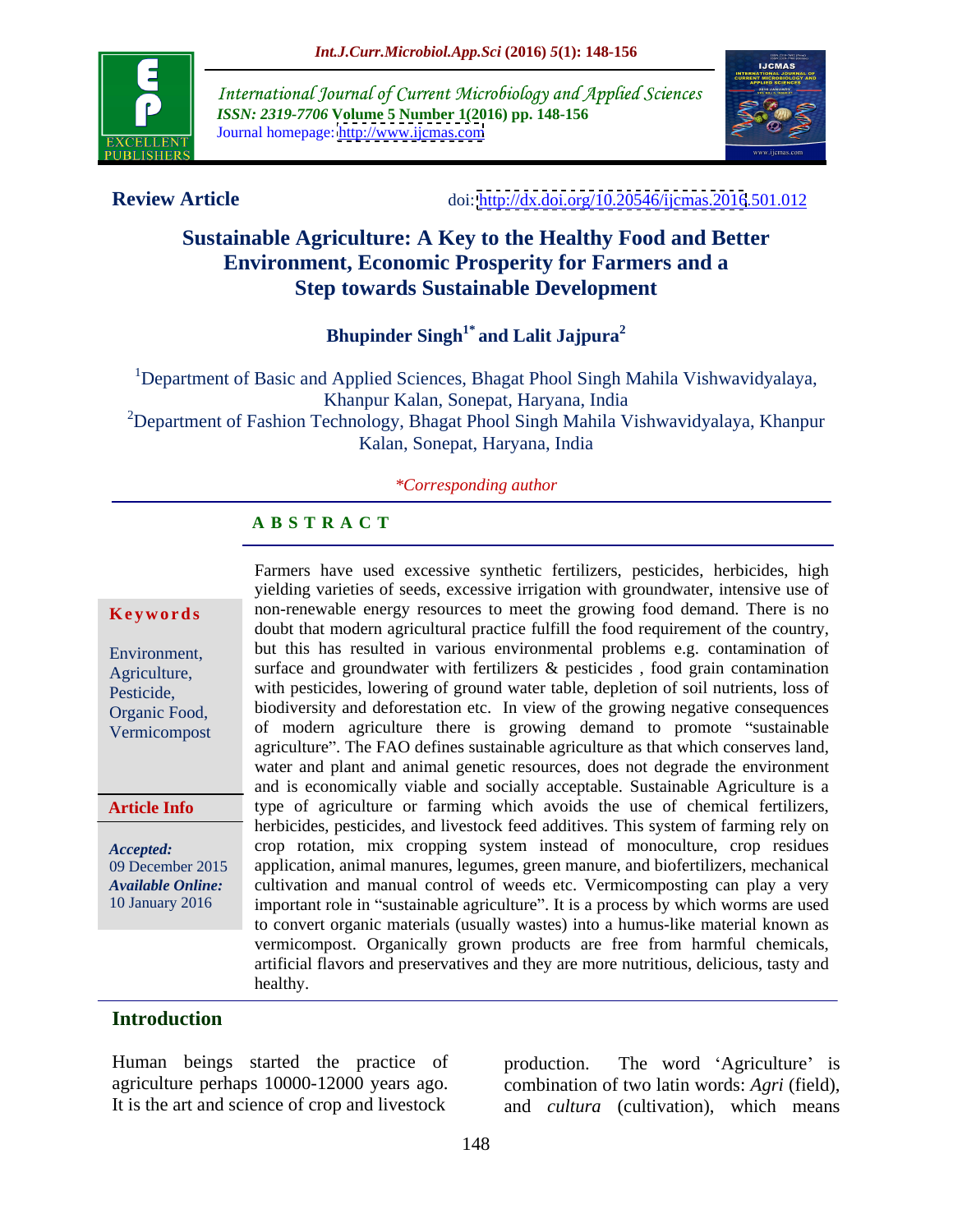tillage of soil to cultivate the crops. It is well various parts of the country. Pest problem is still persisting in different crops. Soil

20,000 workers die from exposure every year, the majority in developing countries (Pimentel *et al.*, 1992; Kishi *et al.*, 1995). It is evident from the above discussion that Indian farmer is using wide ranges of modern agriculture has a lot of ill effects so, chemical pesticides to limit the losses from it forced people in different parts of the pests and diseases, in which insecticides world to demand food grown without account for 73 per cent, herbicides14 per fertilizer and pesticides and this give rise to cent, fungicides 11 per cent and others 2 per cent (Grace, *et al*., 2007). Chemical pesticide use is associated with risk and health hazards if not handled properly. Improper handling and unsafe spraying of Intensive agricultural activities give rise to the agrochemicals cause high risk of health various problems e.g. soil pollution, land hazards reported in the past studies (Gupta, degradation, loss of biodiversity, 2004). Centre for Science and Environment contamination of water resources, pesticide (CSE) reported that pesticide exposure residue problem, depletion of groundwater causes acute poisoning, cancer and and impacts on human health etc. So, what neurological impairment, reproductive and is the solution? The answer is sustainable developmental problems (Arora, 2007, agriculture. It is a form of agriculture which

known fact that around 70% of the source of nutrients in soils. Consumption of population in India earns its livelihood from nitrogenous (N), phosphatic (P) potassic (K) agriculture. After the implementation of fertilizers have increased from 1.1 million green revolution farmers have contributed tonnes in 1966-67, the year preceding the remarkably in achieving self-sufficiency in green revolution to 27.7 million tonnes in food production of the nation. It is estimated 2011-12. The all-India average consumption that in 2012-2013, approximate food grains of fertilizers has increased from 105.5 kg per production in India was 250 million tones. ha in 2005-06 to 144 kg perha in 2011-12. The indiscriminate uses of synthetic Intensive use of macro nutrients in the soil is fertilizers and chemicals pesticide polluted experiencing widespread deficiency of our environment. However due intensive micronutrients particularly of Zinc followed agriculture the water table has gone down in by Iron, Manganese, Boron, etc. Further, fertility is deteriorating day by day. A various part of the Punjab affected (12). number of health hazards have been Beside this, when the rate of nitrogenous (N) identified in animals and human beings. fertilizer application exceeds the plant Pesticide poisoning among farmers and fertilizer percolates down to groundwater in occupational workers in developing the form of nitrate through the soil profile countries is alarming (McCauley *et al.*, and contaminates it. Nitrate above 45 mg/l 2006) and It is a major public health can cause methemoglobinemia (commonly problem in many developing countries known as blue baby syndrome) and (Jeyaratnam, 1990; Hashmi & Dilshad, intestinal cancer (WHO 1985). The nitrate 2011). WHO estimated approximately content in the groundwater of Punjab and Chemical fertilizers are the immediate source of nutrients in soils. Consumption of excessive uses of synthetic fertilizers adversely affect the soil health e.g. soil in demand and denitrifying capacity of soil, the and contaminates it. Nitrate above 45 mg/l can cause methemoglobinemia (commonly Haryana is presented in Table 1.

> It is evident from the above discussion that modern agriculture has a lot of ill effects so, the concept of sustainable agriculture.

# **Sustainable Agriculture**

Takagi, *et al*., 1997). aims to produce enough food to meet thedegradation, loss of biodiversity,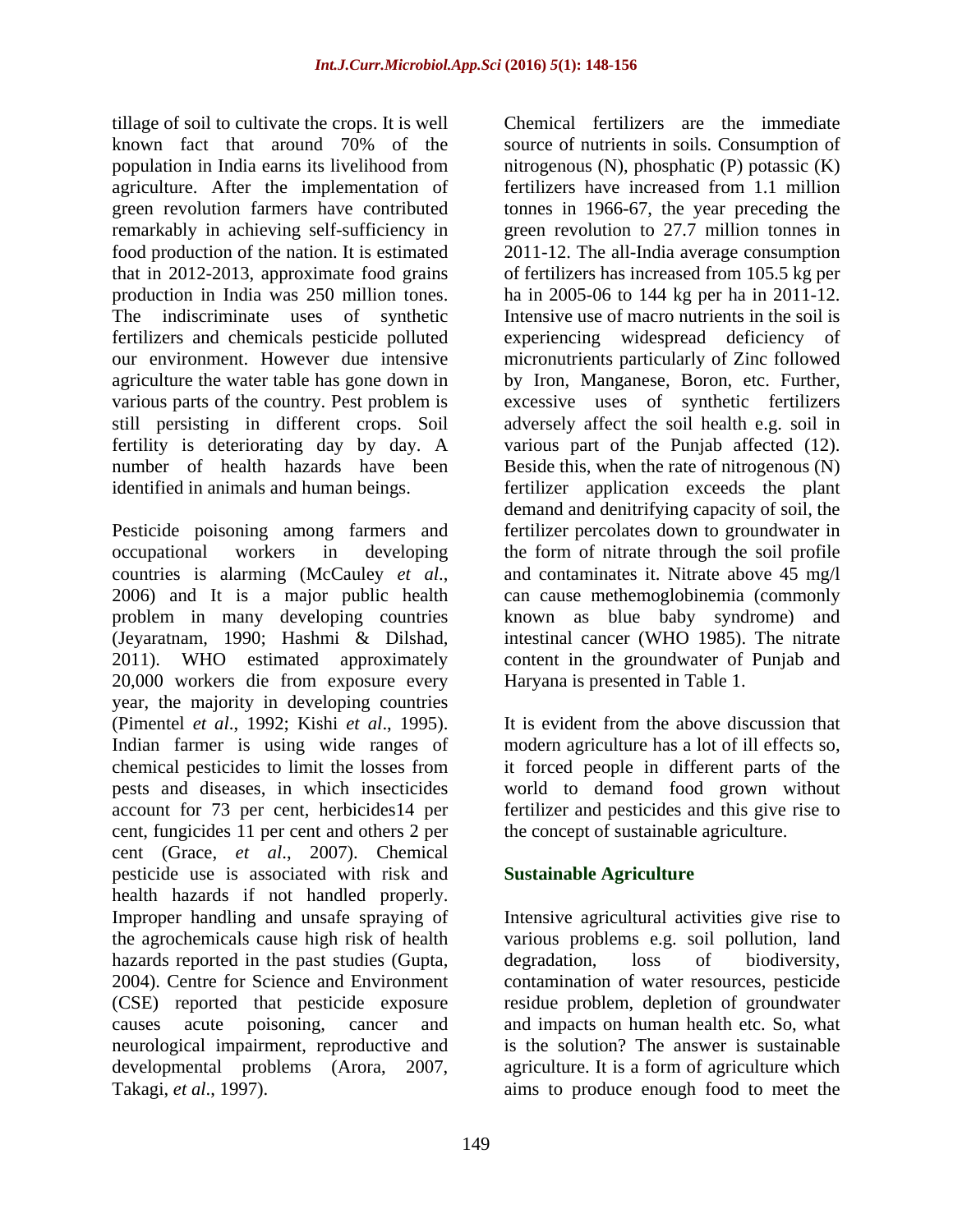needs of present day generation without deteriorating soil fertility and irreversibly developing countries including India. In damaging the environment. Sustainable other word this is the traditional form of agriculture practice are those that are least agriculture wherein farmers follow the toxic and least energy intensive and yet practice of mixed cropping and crop maintain productivity and profitability i.e.<br>low input agriculture or organic farming. low input agriculture or organic farming. be used to achieve sustainable agriculture Thus sustainable agriculture is that which-

- Maintain the soil fertility, (a) Mixed Cropping
- Do not use of chemical pesticide;
- 
- 
- 
- 
- 
- 
- 

The sustainable agriculture depends upon contamination. The various strategies various factors e.g. topography of the area, type of soil, availability of water, type of crop and seeds, climate of the area and above all goal of the farmers. Different methods involved in sustainable agriculture

- natural and financial stability.
- Selection of varieties as per need and
- 
- Using the practice of integrated pest management.
- 

which was in use before 1950s in various other word this is the traditional form of rotation. The different techniques which can are:

# (a) **Mixed Cropping**

Uses natural resources efficiently; It is old agricultural technique and here two Improve over all environmental quality; or more crops are grown together on the Less use of non renewable natural same plot of land at a time. The crops grown resources; have different water and nutrients Provides safe and healthy agricultural requirement. They also have different products; maturity time. If by chance one crop Improve the life of rural communities destroyed, the others crops cover the risk of and farmers; total crop failure. Generally, a long duration Uses the natural resources as per their crop is grown along with a short duration carrying capacity; example of the crops of that both the crops get sufficient Above all it save the natural resources nutrients and water. Generally a leguminous for next generations. crop is grown along with the main crop. Methods used to achieve Sustainable fixing atmospheric nitrogen. This not only Agriculture save the cost of chemical fertilizers but also have different water and nutrients maturity time. If by chance one crop Leguminous crops improve soil fertility by prevent the ground water from nitrate contamination. The various strategies involved in mixed cropping are:

- Different cultivars of the same crop are grown at a time on a same plot of land.
- are: Intercropping where two or more crops Cultivation practices to enhance the nitrogen and nitrogen fixing legume that are grown e.g. cereal that uses soil fix the nitrogen in the soil.
	- environmental conditions. Polyculture, in which different plants Management of soil fertility by using maturing at different times are grown appropriate tillage method together.

management. This practice is very beneficial because Integrated Nutrients Management and rutrient and water requirement of crops Actually this is the practice of agriculture these inputs and soil restores nutrientsgrown are different so there is less need of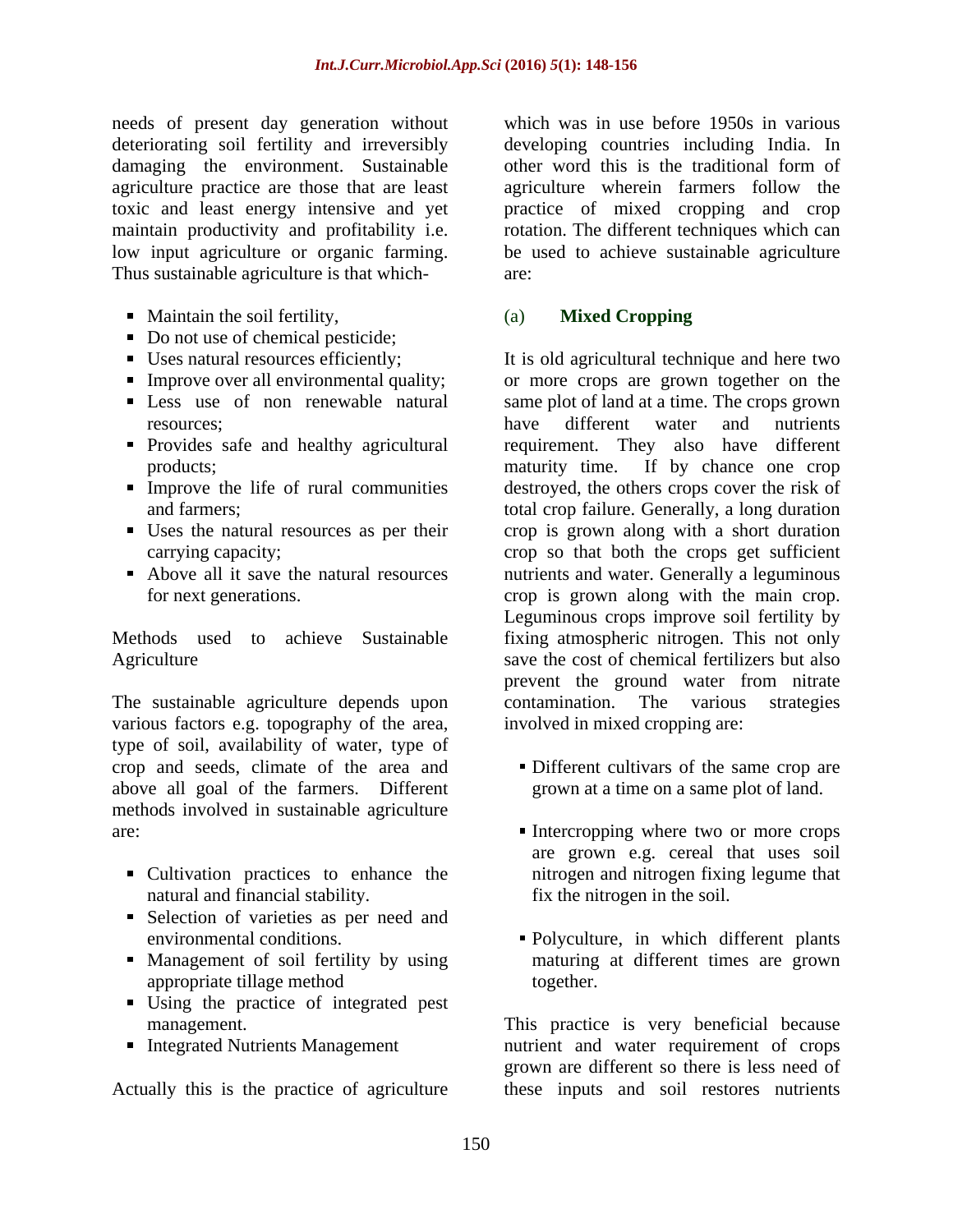and pesticides and causes environmental and economic problems.

# (b) **Crop Rotation**

Here different crops are grown in regular important parameter for sustainable succession on the same plot of land. agriculture. The good soil produces good Actually it helps in control of diseases & produce and that is less prone to pest attack pests restore soil fertility and control soil so there is lee or no need of pesticides. erosion. Actually soil cannot sustain high Therefore the quality of soil should be yielding varieties continuously because of improved for better results. The nutrient their high nutrient requirement. The farmers quality of soil can be improved by applying supply only macronutrients i.e. NPK to these traditional manure e.g. by using compost, high yielding varieties and ignore the vermicompost, reducing tillage and micronutrients e.g. zinc and boron etc. and conserving soil moisture by using give rise to the problem of micronutrient imbalance. In crop rotation leguminous crop are grown after the main crop. Leguminous water hold capacity of the soil. No till crops improve soil fertility by fixing agriculture is also a promising techniqueto atmospheric nitrogen. This not only save the cost of chemical fertilizers but also prevent the ground water from nitrate contamination. Soil Organic Carbon (SOC) is central to soil Beside this, this practice also controls the pest & diseases as different crops have different types of pest and their natural different types of pest and their natural aeration, and nutrient retention. It is the predators. Farmers not only grow food crops organic forms of C and not the source of in this practice but also grow fodder for nutrient which is important for soil-plant livestock which prevent soil erosion. This continuum. To conserve the quality of soil practice of cultivation considers the farmers should be provided with improved following factors for better output: varieties of food grains, fodder, sugar, oil,

- 
- Less irrigation requiring crop should be grown after the more irrigation requiring crop. have better nutritional value;

Crops requiring fewer nutrients should be grown after one that requires more nutrients.

Adopting these practices of cultivation can

naturally. In monoculture farmers sow only improve the soil as well as food quality e.g. one type of crop e.g. wheat and rice which Green gram - Wheat – Moong crop pattern uses excessive chemical fertilizers, water can be used to improve the soil and environmental health.

# **Soil Management**

Fertile and healthy soil is one of the most important parameter for sustainable vermicompost, reducing tillage and conserving soil moisture by using agricultural residues. This not only increases nutrient content of the soil but also increases conserve the soil nutrients.

Leguminous crop should be grown after achieved by the application of plant the main crop to replenish the nitrogen breeding and genetic engineering from content of the soil.<br>existing varieties of crop cultivars. These content of the soil. existing varieties of crop cultivars. These health due to its influence on soil structure, water retention, microbial activities, soil fibers, fruits and vegetables. This can be breeding and genetic engineering from improved varieties of crops should be:

- disease and pest resistant;
- 
- **require less water for irrigation;**
- require less nutrients application;
- Resistant to drought, heat, cold and frost etc.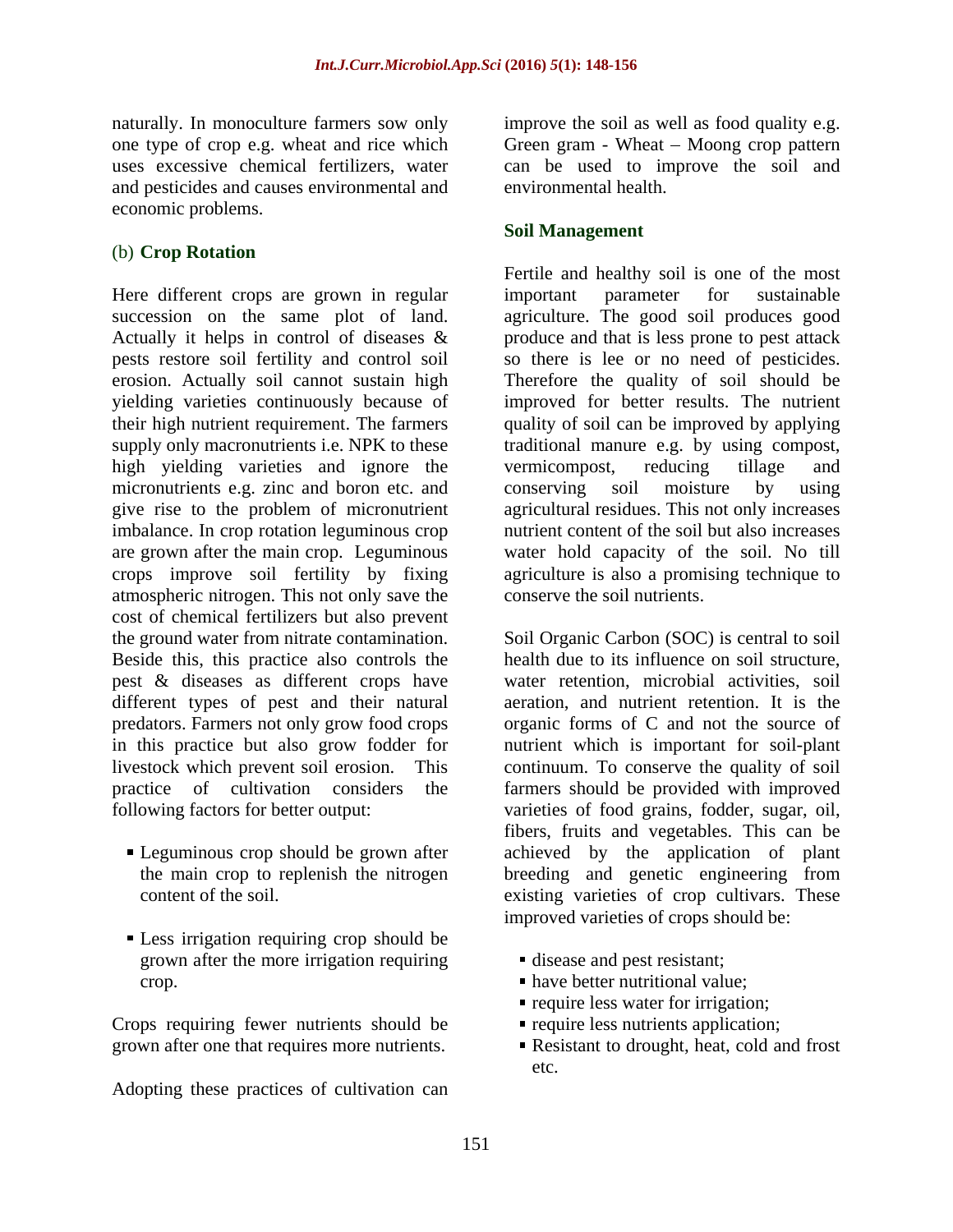problems. The table: 2 show the pattern of

One of the ways to overcome the problem of synthetic fertilizers is the use of certain strain of bacteria, algae and fungi to fix atmospheric nitrogen, convert phosphorus in to soluble form, decompose organic material enhance the yield and may control the bio-fertilizers are: *Rhizobium, Azobacter,* 

growth hormones. The foods grown organically are free from contamination, tasty, better aroma and have no pesticide cultivation e.g. Crop rotation, crop residues, management practice is adopted. To control<br>weeds, crop rotation and manual methods weeds, crop rotation and manual methods carbon content is very low in tropical soil

**Bio-fertilizers in Sustainable Agriculture** are used. However, the cost of organically To enhance the growth and yield of crops, produced by commercial methods but plants require optimum amount of nutrients, quality of food grown organically is sufficient water for irrigation and protection nutritious and healthy. As farmers do not use from pest. As we have seen that synthetic synthetic fertilizers so, the yield of crop is fertilizers, excessive use of water and less. The people conscious about the health, pesticides causes various environmental prefer organic food instead of higher cost. consumption of different types of fertilizers farming practice as it cut the cost of in India from 1991 to 2012. synthetic fertilizers and pesticides and the Agriculture and Cooperation, Directorate of farming practice is not only beneficial for Economics and Statistics, New Delhi human beings but it is also beneficial for produced food is higher than the food Further, for small farmers it is a profitable cost of their product is more. Organic micro-organisms, earthworms, wildlife and over all for the environment.

# **Role of Vermicomposting in Sustainable Agriculture**

and oxidize sulphur in the soil. They Vermicomposting has been considered to be improve the soil fertility & crop quality, an advantageous technique to improve the pollution. These are known as "bio maintenance of ecological balance for fertilizers". Hence bio-fertilizers are living sustainable agriculture an alternative to and biologically active and they improve chemical agriculture is use of vermicompost soil quality naturally. Some of the important (Harris *et al*., 1990).Vermicompost, is the *Azospirillium, Blue green algae or* fraction of waste, bedding materials, and *cynobacteria* and *Azolla etc.*  cocoons, hatching etc. produced during the **Role of Organic Farming in Sustainable** The process of producing vermicompost is Agriculture **Agriculture Called** vermicomposting. The agricultural It is a form of cultivation where farmers do poultry waste, grass clippings, dairy waste not use synthetic fertilizers, pesticides and etc can be used as a feed stock for soil health. It has been established that heterogeneous mixture of decomposing course of normal vermiculture operations. residues, organic waste, kitchen waste, earthworms in the process of vermicomposting.

residues. Here traditional methods of In tropical countries due to high temperature animal manures, legumes, green manure, fertilizers is not economical as there is only off-farm organic wastes and bio-fertilizers two fold increase in yield on application of are used. To control pest, integrated pest tenfold increased use of inorganic fertilizers and low moisture, the use of inorganic (Bennet and Robinson, 1967). The organic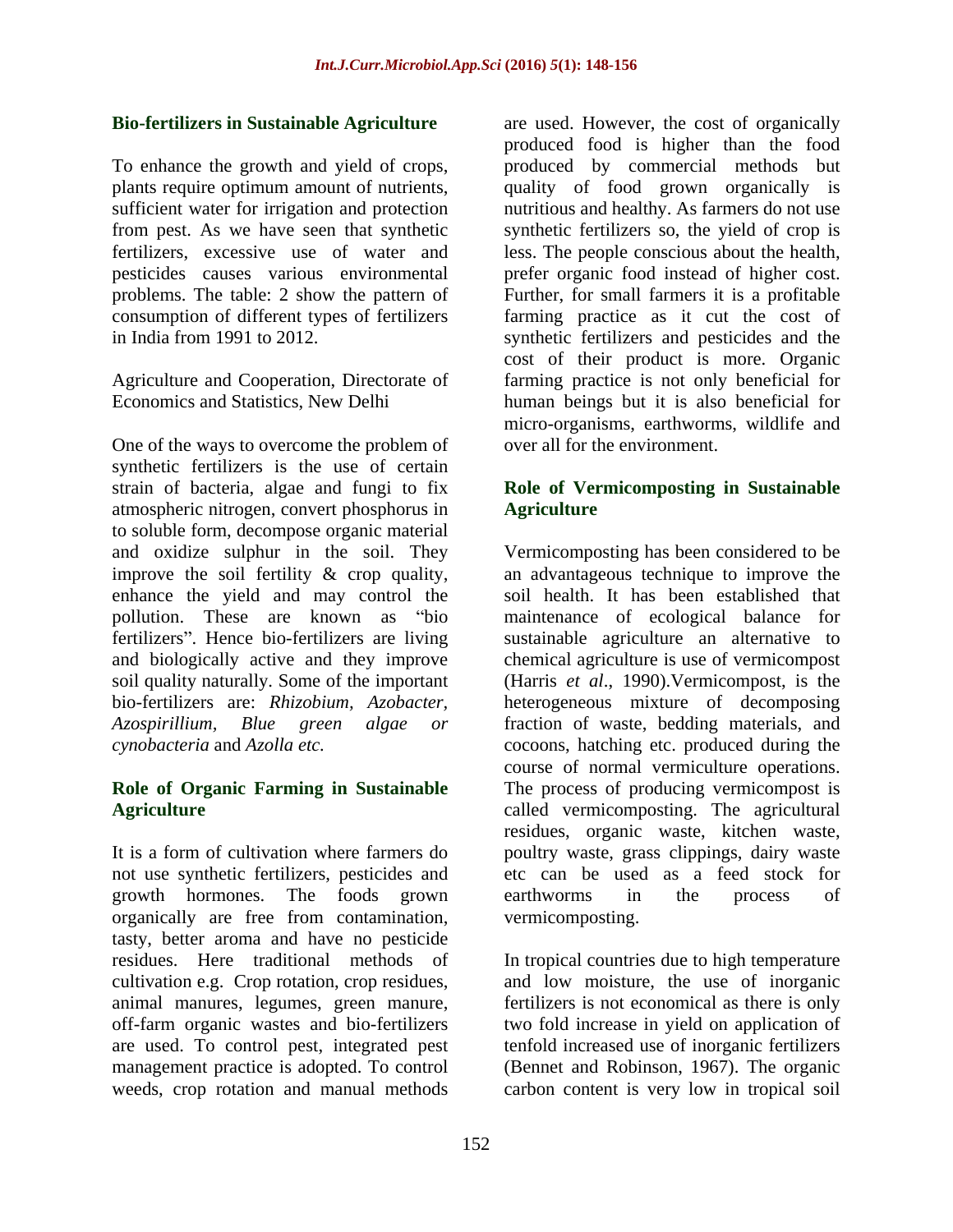which is very important for soil organisms vermicompost which can be prepared who contribute towards soil physical without large scale investment can be properties like aggregate stability, porosity, utilized as an organic amendment to enhance bulk density and water holding capacity. biological process in soil. Thus primarily They also contribute towards immobilization vermicompost can act as medicine for the as well as solubilization and mobilization of health of soil and secondarily as a nutrient nutrients as and when required. Thus

supplier to the crop.

| State   | No. of Sample | Site                              | District          | Nitrate              |
|---------|---------------|-----------------------------------|-------------------|----------------------|
|         | Analysed      |                                   |                   | Concentration (mg/l) |
| Punjab  |               | Sangrur                           | Sangrur           | 362                  |
|         |               | Bhatinda                          | Bhatinda          | 567                  |
|         |               | Hoshiarpur                        | Hoshiarpur        | 435                  |
| Haryana |               | Ambala                            | Ambala            | 990                  |
|         |               | Faridabad                         | Faridabad         | 560                  |
|         |               | Faridabad                         | Faridabad         | 430                  |
|         |               | Sirsa                             | Sirsa             | 325                  |
|         |               | Hisar                             | Hisar             | 419                  |
|         |               | Hisar                             | Hisar             | 363                  |
|         |               | Hisar                             | Hisar             | 610                  |
|         |               | Gurgaon                           | Gurgaon           | 310                  |
|         |               | Gurgaon                           | Gurgaon           | 450                  |
|         |               | Gurgaon                           | Gurgaon           | 722                  |
|         |               | Mahendergarh                      | Mahendergarh 1310 |                      |
|         |               | Mahendergarh   Mahendergarh   300 |                   |                      |
|         |               | Mahendergarh   Mahendergarh   393 |                   |                      |
|         |               | Mahendergarh   Mahendergarh   385 |                   |                      |
|         |               | Mahendergarh   Mahendergarh   830 |                   |                      |

### **Table.1** Nitrate Concentration in Ground Waters of Punjab and Haryana Exceeding 300 mg/l

Source: Agriculture and Environment. Block 1. Environment: Agriculture Relationships. Pages 47-50. Indira Gandhi National Open University, School of Sciences. 2004

### **Table.2** Consumption of Fertilizers in India

| S. No | Fertilizers Used | 1991-92 | 2000-01 | 2005-06 | 2009-10 | 2010-11 | 2011-12 |
|-------|------------------|---------|---------|---------|---------|---------|---------|
|       | (lakh tones)     |         |         |         |         |         |         |
|       | Urea             | 140.4   | 191.86  | 222.97  | 266.73  | 281.12  | 295.65  |
|       | <b>DAP</b>       | 45.18   | 58.84   | 67.64   | 104.92  | 108.70  | 101.91  |
|       | <b>MOI</b>       | 17.01   | 18.29   | 27.3    | 46.34   | 39.32   | 30.29   |
|       | NPK Complex      | 32.21   | 47.80   | 66.94   | 80.25   | 97.64   | 103.95  |
|       | <b>SSP</b>       | 31.65   | 28.60   | 7.56    | 26.51   | 38.25   | 47.46   |

Source: State of Indian Agriculture (2012-13), GOI, Ministry of Agriculture, Department of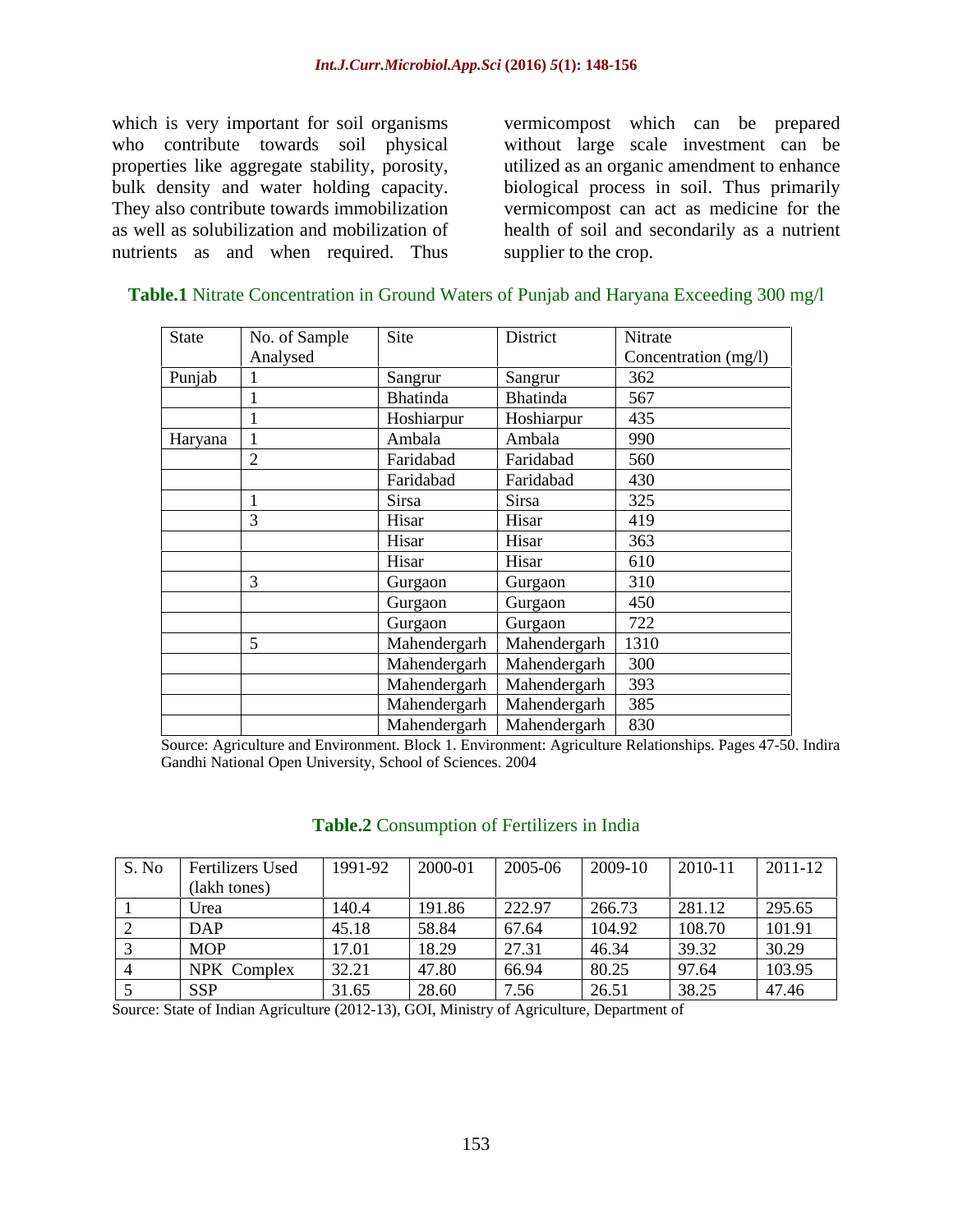| Sr.No.                   | Year      | Bio-pesticides Consumption |
|--------------------------|-----------|----------------------------|
|                          | 2007-2008 | 1873.00                    |
|                          | 2008-2009 | 1459.00                    |
| $\overline{\phantom{0}}$ | 2009-2010 | 3366.00                    |
|                          | 2010-2011 | 5151.00                    |
|                          | 2011-2012 | 6506.00                    |
|                          | Total     | 18355.00                   |

### **Table.3** Bio-Pesticides Usage in the Country

Sources: Directorate of Plant Protection, Quarantine and Storage

### **Integrated Pest Management (IPM)**

The use of pesticides and insecticides is agents. common practice to control pest and insects 4. Human resources development through in modern agriculture. These chemicals not only kill the harmful and target organisms but also kill the non target as well as beneficial organisms e.g. population of Actually IPM is a practice to control honey bees is decreasing due to the use of diseases and pests by cultivation, chemicals these chemicals. Integrated Pest and biological methods. It is based on the Management is an approach which control experience and traditional knowledge of the only harmful organisms leaving non target farmers. The natural predators of the and beneficial organisms. Government of different types of pests are identified and India had adopted IPM as a key principle of used to control the pests e.g. birds. plant protection in 1985. Integrated Pest Hormones are also used that interrupt the Management (IPM) is an eco-friendly pest normal life cycle, thereby preventing it approach which uses cultural, mechanical from attainment of maturity and reproducing and biological tools and techniques for keeping pest population below economic keep an eye on the crops and when they threshold levels. However, need based and observe that the population of pest to be judicious use of chemical pesticides is high, they immediately use the biological permitted. With this objective, IPM helps in maximizing crop protection with minimum the pest and then use the small amount of input costs, minimizing pollution in soil, insecticide derived from plants extracts water and air reducing occupational health known as bio-pesticides. Botanical hazards and reducing pesticide residue loads

There are 31 Central Integrated Pest 28 States and one Union Territory. CIPMCs undertake following activities:-

- 1. Surveillance and monitoring of insect Biotechnology pests and diseases.
- 

natural enemies.

- 3. Production and releases of bio-control agents.
- Farmers Field Schools (FFSs) for training.

in food. could be used. Selective microbial pesticides Management Centres (CIPMCs) located in 3 depict the consumption pattern of bio and multiplying. The farmers continuously methods and cultivation practices to control known as bio-pesticides. Botanical pesticides such as those derived from Neem offer particular promise, of which strains of *Bacillis thuringiensis* is an example. Table: pesticides in the country.

# **Use of Genetic Engineering and Biotechnology**

2. Augmentation and conservation of Agricultural biotechnology and genetic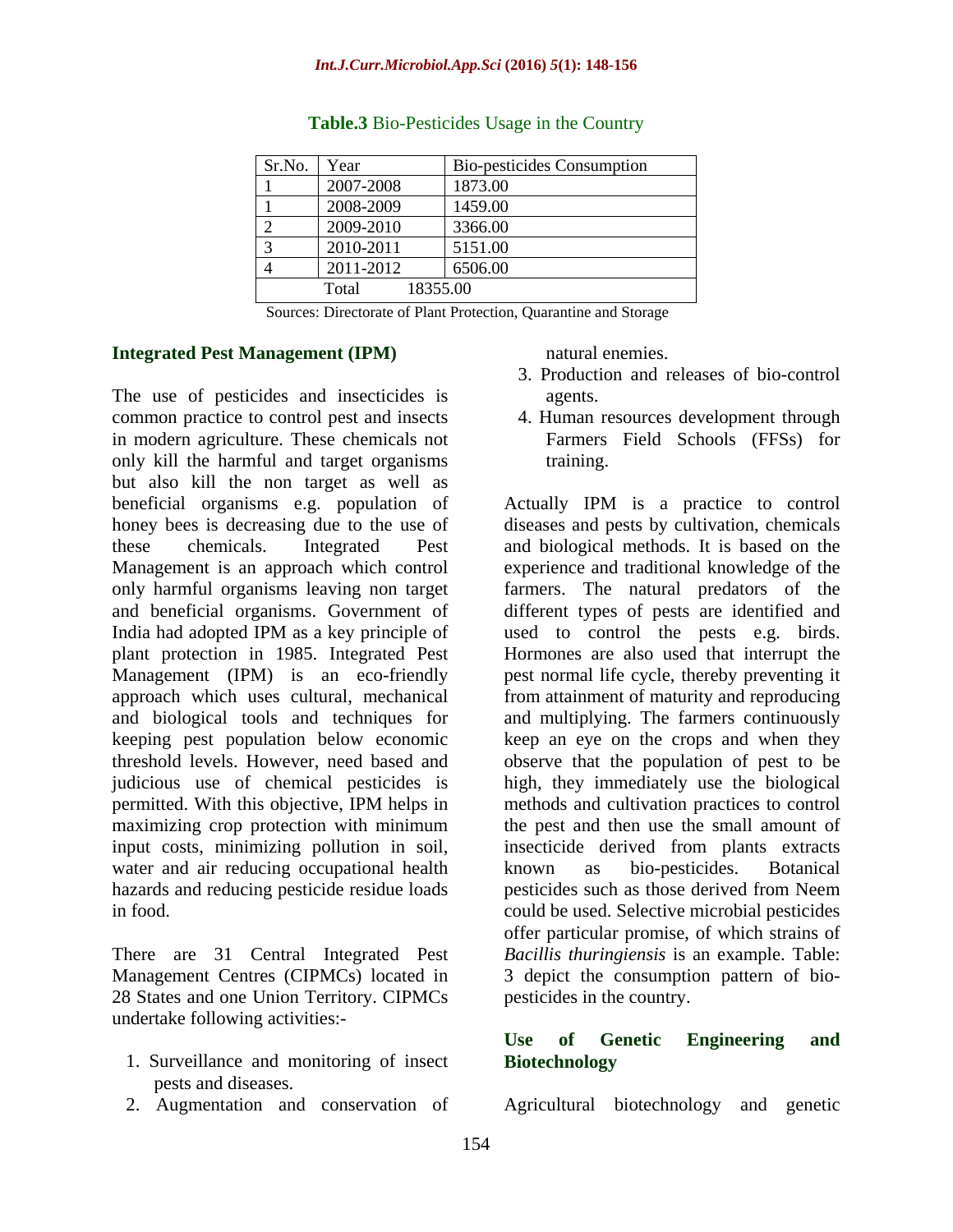engineering may play important role for second "Green Revolution". The different these reasons people are demanding second crop cultivars developed by the use of 'Genetic Engineering' are resistant to disease  $\&$  pest attack, tolerant to drought, disease & pest attack, tolerant to drought, Earlier farmers used to grow traditional crop having better aroma & flavor, grow in salt affected & water logged soil and better nutrients, pesticides and irrigation water. nutritional value. The crop cultivars Due to non availability of canal and tube developed such as are known as genetically well water for irrigation they grow one or modified (GM) plants. Some important two crops annually and due to these soils examples of GM crops are: replenish nutrients naturally. In modern

- 
- 

GM crops lot of benefits e.g. good taste & quality, increased yield & nutrients, resistant to pest & diseases, stress tolerant, safe for environment & society but also have some drawbacks e. g. effecting biodiversity, Arora, P. 2007. "Pesticide and Human unknown effects on other living beings, may contaminate soil, influence of MNC on developing countries, violation of Grace C, V. Muraleedharan; T. Swami intellectual property rights, tampering with nature etc. of Pesticides and its Impact on Human

In conclusion, there is no doubt that 'Green' Revolution' make India self dependent in Gupta, P. 2004, "Pesticide Exposure – term of food grains but indiscriminate use of synthetic fertilizers and pesticides 198 (83): 118 – 119. contaminated our food and environment. Punjab, a small state of Indian Republic known as grain bowl of the country is facing serious problems. Groundwater depletion, nutrient imbalance in the soil, groundwater and surface water contamination, pesticide residues in food and bovine milk and

BT Cotton' produced by incorporation crops in a year which require huge amount of Bt gene from bacteria (*Bacilus*  of nutrient, pesticides and these practices *thuringinesis*) making cotton plant create a lot of human and environmental resistant to pest namely American boll health problems. Therefore, traditional worm. agricultural practices can play an important Golden Rice' is a genetically modified like eping in mind the problem created by rice cultivar rich in Vitamin A, tolerant modern agriculture to fulfill the food to salt, resistant to pesticides and having requirement of humanity traditional and high yield. sustainable agriculture is a solution which the example of 'Green Revolution'. Due to 'Green Revolution' which not only provide healthy food but also take care of the nature. cultivars which require fewer amounts of agricultural farmers used to two to three role for sustainable agriculture. Hence, provides us organic food which is healthy, nutritious and tasty.

# **References**

- Health", A Resource for Health Professionals,  $4(1 – 2)$ : 7-9.
- Nathan and D. Ranghhavi. 2007. Use Health: A Case of Farmers in South Asia, Madras, Indian Institute of
- Indian Scene", Journal of Technology,  $198 (83): 118 - 119.$
- Hashmi, Imran and Khan A. Dilshad 2011. Adverse Health Effects of Pesticides Exposure in Agricultural and Industrial Workers of Developing Country, Pesticides - The Impacts of Pesticides Exposure, Prof. Margarita Stoytcheva (Ed.), ISBN: 978-953-307-531-0.

increasing cancer rate in farmers are some of Jeyaratnam, J. 1990. Acute pesticide